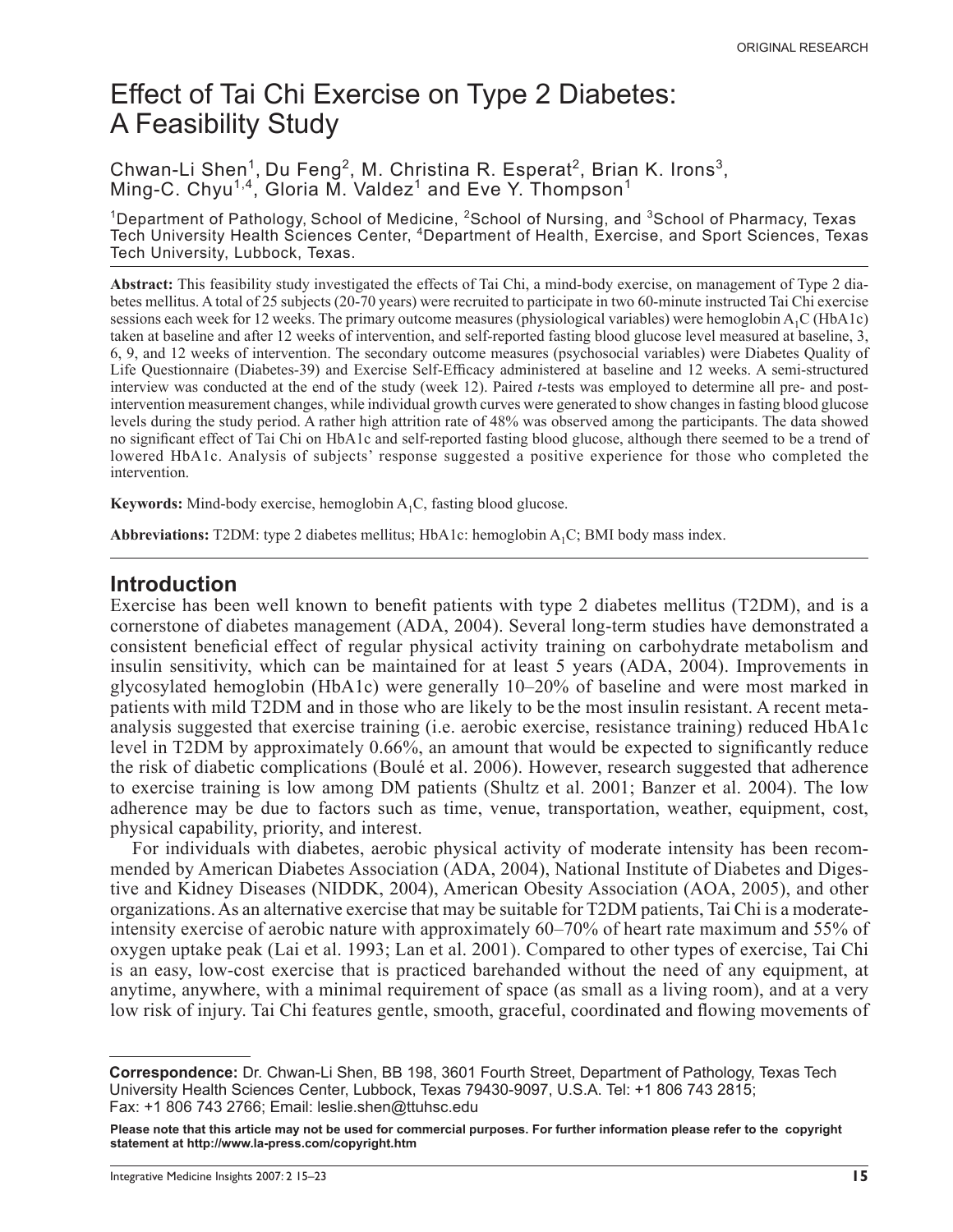different body parts accompanied with deep breathing and mental concentration to achieve not only improved fitness, health, and relaxation, but also mind-body harmony and a balanced personal sense of well being.

Stress adversely affects glycemic control in patients with T2DM, and stress reduction with relaxation techniques has been recommended in the management of hyperglycemia (Jaber et al. 1993; McGrady and Horner, 1999). Van Rooijen et al. (2004) reported that relaxation reduced HbA1c in T2DM patients to a greater extent than aerobic exercise intervention. In another study, significantly lower fasting plasma glucose in subjects with hyperglycemia was observed after an 8-day lifestyle modification program featuring yoga postures, breathing, and relaxation exercise (Bijlani et al. 2005). To achieve relaxation, the American Diabetes Association (ADA, 2006) recommends the following techniques: (i) deep breathing, (ii) progressive relaxation therapy featuring alternative tensing and relaxing muscles, (iii) exercise involving circling movements, and (iv) replacement of negative thoughts with positive ones. Among different types of exercise, Tai Chi is a unique mind-body exercise that includes all of the above relaxation techniques, and may offer benefits of combined physical exercise and stress reduction that no other exercise can. However, no study has been reported on the possible beneficial effects of Tai Chi on T2DM management. There is only one published clinical study on Tai Chi and glycemic control (Thomas et al. 2005). However, this study used healthy (non-diabetic) elderly, and showed that Tai Chi had no significant effect on glycemic and insulin sensitivity indices. The significance of such a result is questionable since in non-diabetic individuals, there was no room for improvement of glycemic and insulin sensitivity indices (ceiling effect). Such a result does not address whether or not Tai Chi can benefit glycemic control in T2DM patients. The present study is the first clinical feasibility study investigating the effects of Tai Chi on T2DM patients. Such effects were investigated through physiological glycemic measures including HbA1c and fasting blood glucose level. In addition, in order to evaluate the effect of Tai Chi on stress reduction and relaxation (psychosocial variables), the Diabetes-39 Quality of Life questionnaires, Exercise Self-Efficacy, and semi-structured interview were implemented in this study.

# **Patients and Methods**

### Experimental design

This feasibility study was designed to evaluate accrual rate, retention and compliance, adverse events, delivery of the Tai Chi intervention, and appropriateness of inclusion/exclusion criteria. It was a pretest-posttest clinical trial involving a total of 25 T2DM subjects, 20–70 years of age, diagnosed with T2DM for less than 10 years, to receive group Tai Chi exercise training for 12 weeks. The primary outcome measures (physiological variables) were HbA1c and fasting blood glucose levels, and the secondary outcome measures (psychosocial variables) were Diabetes-39 Quality of Life, and Exercise Self-Efficacy. In addition, a semi-structured qualitative evaluation was also implemented. HbA1c, Diabetes-39 Quality of Life, and Exercise Self-Efficacy outcome measures were obtained at baseline and after 12 weeks of intervention. Fasting blood glucose levels were obtained at baseline, 3, 6, 9, and 12 weeks. In addition, a semi-structured qualitative evaluation was conducted after 12 weeks.

### Subject recruitment

Subjects 20 to 70 years of age were recruited through local TV and radio announcements, and flyers. All potential subjects signed the Informed Consent Form approved by the local Institutional Review Board before the inception of any study procedure. To be included, a subject was required to have a documented duration of T2DM diagnosis for less than 10 years, a baseline HbA1c between 7.1 and 12.0%, ambulatory capability, and ability to stand for at least 15 minutes. Subjects with type 1 DM, documented history of significant diabetic neuropathy, performing Tai Chi regularly during the past 2 months, regularly performing exercise for more than 2 hours weekly, currently taking medications that may alter glycemic control (betablockers, oral corticosteroids, hydrochlorothiazide, niacin or nicotinic acid derivative) were excluded. Before the exercise program, in order to minimize risk, each subject underwent a detailed medical evaluation to carefully screen for the presence of macro- and microvascular complications that may be worsened by the exercise program. A careful medical history and physical examination was also performed focusing on the symptoms and signs of disease affecting the heart andblood vessels, eyes,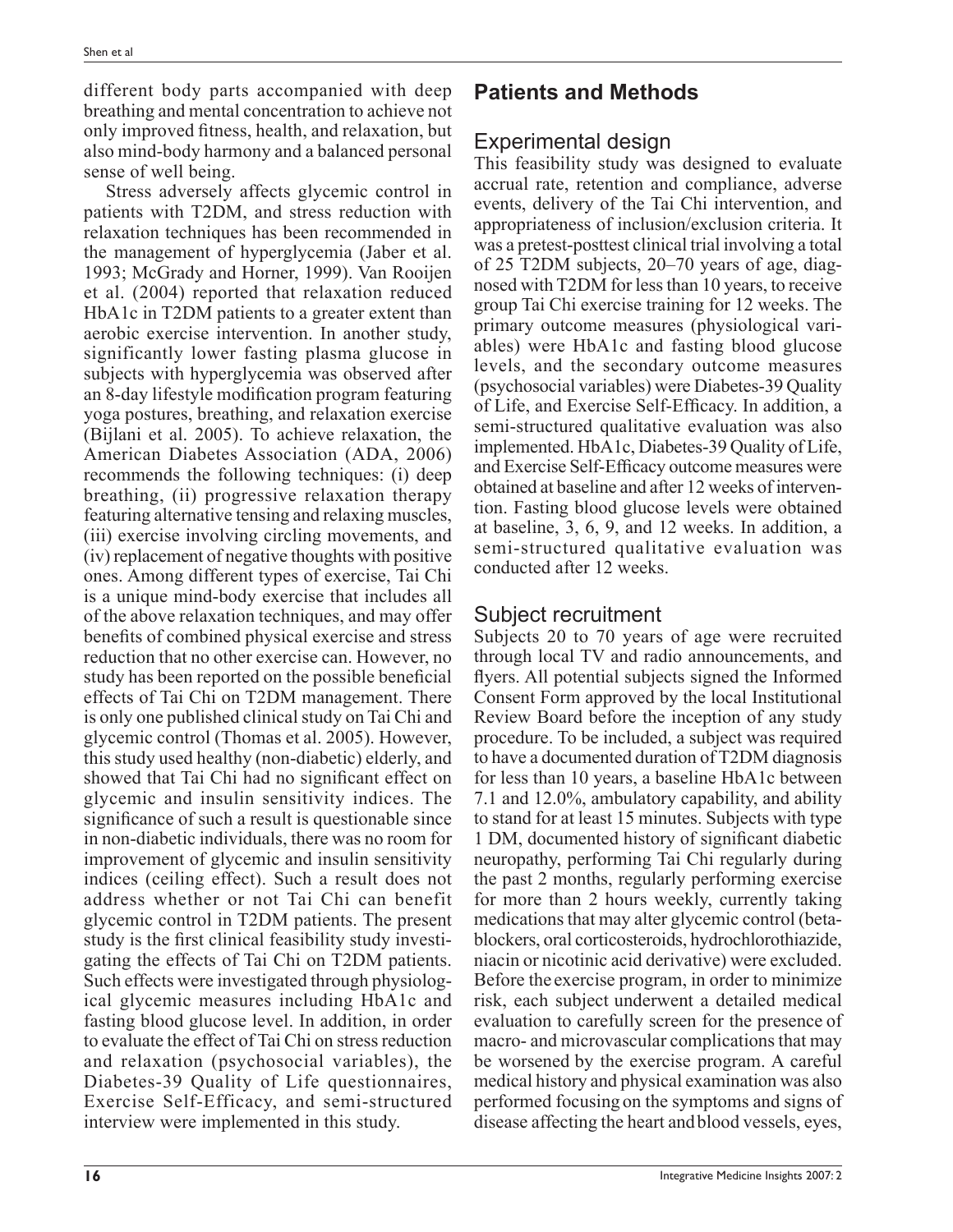kidneys, feet, and nervous system. All individuals were screened thoroughly for any underlying complications of muscles, ligaments, bones, and joints before beginning the exercise program, as recommended by American Diabetes Association (ADA, 2004).

### Tai Chi intervention

Subjects attended two 60-minute instructed Tai Chi practice sessions each week for 12 weeks. Each session consisted of 10 minutes of warm-up exercise, 40 minutes of Tai Chi, and 10 minutes of cool-down exercise. The warm-up featured exercise of major joints and muscle groups at a low-intensitylevel to prepare the skeletal muscles, heart, and lungs for a progressive increase in exercise intensity, following the recommendation of American Diabetes Association (ADA, 2004). After warm-up, subjects were taught by an experienced instructor to practice the 24-form simplified Yang-style Tai Chi (Liang et al. 1996; Drewe, 2002), the most popular Tai Chi routine among dozens practiced worldwide, during each session. In addition to the gentle, coordinated and flowing movements of different body parts, relaxation and deep breathing were emphasized during the exercise practice. The Tai Chi training was followed by a cool-down exercise structured similar to the warm-up, to gradually bring the heart rate down to its pre-exercise level (ADA, 2004).

Since Tai Chi exercise involves significant footwork, participants were advised to take precautionary measures to prevent blisters and keep the feet dry in order to minimize trauma to the feet, as recommended by American Diabetes Association (ADA, 2004). Participants were also reminded to drink enough water before, during, and after exercise, as dehydration can affectblood glucose levels and heart function adversely. The gym was air-conditioned to avoid dehydration due to excess heat. Precautionary measures were also taken, such as eating a snack before exercise, to prevent hypoglycemia due to exercise. Participants were instructed to notice and report symptoms such as hunger, nervousness, shakiness, or sweating. Glucose tablets, fruit juice, regular soft drink were prepared to raise blood glucose if needed.

Attendance was recorded for each participant, and compliance was defined as the number of sessions completed divided by the total number

Tai Chi and Diabetes

of sessions prescribed. Subjects were asked to maintain their regular diet, medication, normal daily activities and lifestyle throughout the study.

#### Primary outcome measures (physiological variables)

HbA1c analysis was performed using a fingerstick blood sample and was calculated by the DCA 2000 Analyzer (DCA 2000 Plus, Bayer Corp., U.S.A.). HbA1c is an index of metabolic control for the preceding 10–12 weeks secondary to the slow irreversible reaction between haemoglobin molecules of red blood cells and glucose. Fasting blood glucose level was measured by subjects at home using glucometer (Ascensia Elite XL, Bayer Corp.), after subjects received training from a Certified Diabetes Educator on the appropriate use of glucometers provided by the study. Subjects were asked to take and log fasting (no less than 8 hours) blood glucose readings at home for three consecutive days, and the average data of the three readings were used.

### Secondary outcome measures (psychosocial variables)

Diabetes Quality of Life Questionnaire (Diabetes-39), a 39-item self-report instrument, covers 5 domains including energy and mobility (15 items), diabetes control (12 items), anxiety and worry (4 items), social and peer burden (5 items), and sexual functioning (3 items) (Boyer and Earp, 1997). Each item had 7-point visual analogue scale (from  $1 =$ not affected, to  $7$  = extremely affected). Each domain was derived from the items under the same domain and linearly transformed to 0–100 scales from least [0] to maximum [100] negative impact on quality of life. A higher score of each domain hence reflects worse quality of life. The scales relate well to general quality of life and distinguish well among individuals on the basis of disease severity, type and age. High internal consistency (alpha range 0.8–0.9), demonstration of construct validity and good reliability of Diabetes-39 have been reported (Boyer and Earp, 1997).

Self efficacy is a phenomenon that has been identified as a strong determinant of health behaviors, and numerous studies have been undertaken to positively determine its role as potent mediating variable in shaping behavioral outcomes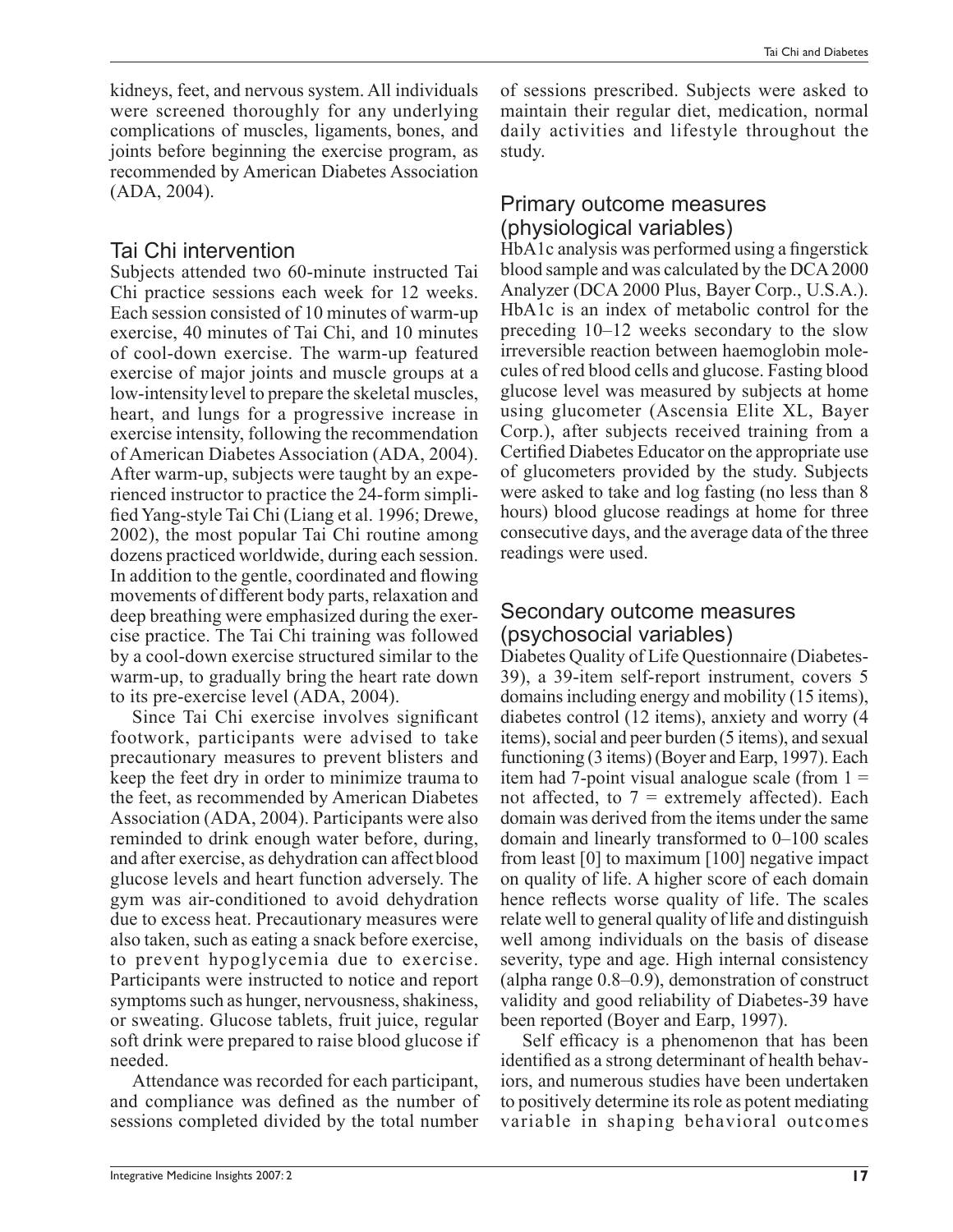Table 1. Physical exercise self-efficacy scale.

Please answer the following question regarding your ability to participate in the Tai Chi exercise program by checking the response that best applies to you:

| 1 very unsure                                                                                             | 2 rather unsure  | 3 rather sure  | 4 very sure |
|-----------------------------------------------------------------------------------------------------------|------------------|----------------|-------------|
| "How sure are you that you could overcome the following barriers in performing<br>the Tai-Chi exercises?" |                  |                |             |
| I can manage to perform my Tai Chi exercises                                                              |                  |                |             |
| aeven when I have worries and problems.<br>1 very unsure;                                                 | 2 rather unsure; | 3 rather sure; | 4 very sure |
| b.  even if I feel depressed.<br>1 very unsure;                                                           | 2 rather unsure: | 3 rather sure; | 4 very sure |
| c. , even when I feel tense.<br>1 very unsure;                                                            | 2 rather unsure: | 3 rather sure; | 4 very sure |
| d. even when I am tired.<br>1 very unsure;                                                                | 2 rather unsure: | 3 rather sure; | 4 very sure |
| e.  even when I am busy.<br>1 very unsure;                                                                | 2 rather unsure: | 3 rather sure: | 4 very sure |

(Maibach et al. 1991; Schwarzer, 1995). It has been posited that self efficacy exerts the single most significant effect on health behavior, influencing the appraisal of one's personal resources and contributing to the formation of the intention to act. In this study, the role of self-efficacy in determining the ability of subjects with diabetes to perform Tai Chi exercises successfully, and to maintain a Tai Chi exercise regimen during the study period was investigated via a modified Exercise Self-Efficacy Questionnaires (see Table 1) (Bandura, 1977; Schwarzer, 1992; Bandura, 2001). Exercise Self-Efficacy Questionnaires were administered at baseline and 12 weeks. This 5-item instrument included questions about how sure the subject could practice exercise when they were busy, tired, feeling tense, depressed, or having worries and problems. With score ranging from 1 (very unsure) to 4 (very sure), a higher score reflects more self-efficacy.

### Semi-structured interview

A semi-structured interview was also conducted with every participant at the end of the study concerning the present Tai Chi program. Such interview consisted of only open-ended questions as listed in Table 2, and was conducted to gather in-depth response regarding participants' experience related to Tai Chi and the effectiveness of the intervention program.

# **Statistical Methods**

## Sample size calculation

Assuming a mean group baseline HbA1c of 8.5% with SD of 1.0%, a 0.7% reduction in HbA1c, and a within-subject correlation (r) of 0.5, a sample of  $n = 18$  would yield a power of 0.8 for a paired t-test at  $\alpha$  = 0.05, two-tailed. Based on an estimated attrition rate of 30%, 25 participants were required at the inception of the study.

### Data analysis

A series of paired *t*-test was conducted to compare pre- and post-test measures of HbA1c, Diabetes-39 Quality of Life, and Exercise Self-Efficacy. Individual growth curves were generated to examine possible systematic patterns of change in fasting blood glucose levels during the study period. Content analysis was performed on the qualitative data obtained from the semi-structured interviews.

# **Results**

# Baseline characteristics

Table 3 listed baseline characteristics of subjects. Twenty-five subjects participated in the study (8) males, 17 females), with a mean age of 53.3 years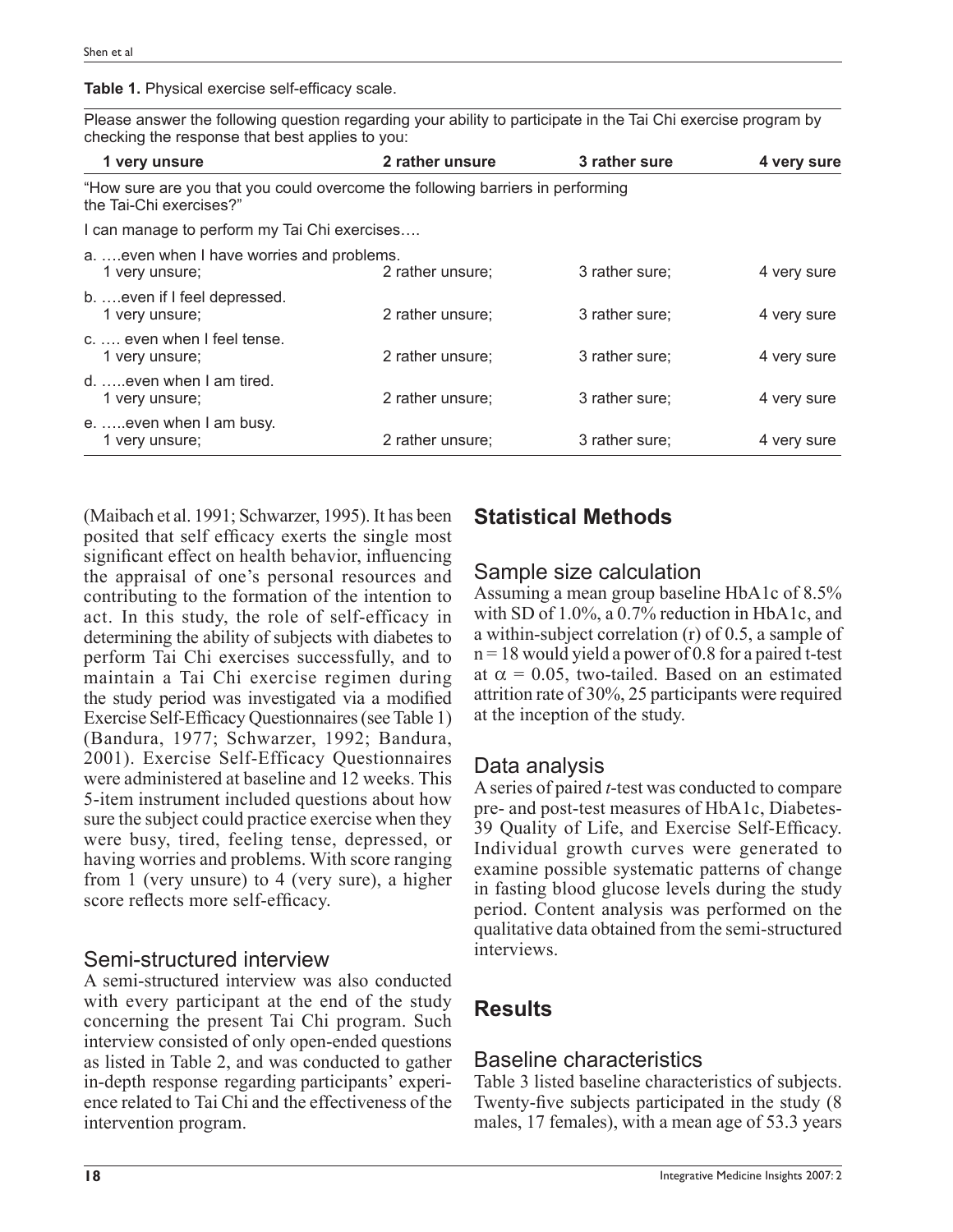| <b>Qualitative Responses</b>                                                   | <b>Frequency</b> | $\frac{0}{0}$ |
|--------------------------------------------------------------------------------|------------------|---------------|
| Best experience related to Tai Chi?                                            |                  |               |
| Relaxing/stress release                                                        | 9                | 69            |
| Energy increase                                                                | 9                | 69            |
| Lowered blood sugar level                                                      | 7                | 54            |
| Feeling better in general                                                      | $\frac{3}{3}$    | 23            |
| Easy form of exercise                                                          |                  | 23            |
| Sleep better                                                                   | 1                | 8             |
| Worst experience related to Tai Chi?                                           |                  |               |
| Discomfort/back pain/feet hurt                                                 | 4                | 31            |
| Blood sugar went up                                                            |                  | 8             |
| <b>Boring</b>                                                                  |                  | 8             |
| Things that made it easy for continuous participation in the exercise program? |                  |               |
| Instructor's modeling and verbal persuasion                                    | 5                | 39            |
| Class time                                                                     |                  | 31            |
| <b>Class location</b>                                                          | 4                | 31            |
| Difficulties in continuous participation in the exercise program?              |                  |               |
| Class time                                                                     |                  | 54            |
| Class location                                                                 | 3                | 24            |
| Transportation                                                                 |                  | 8             |
| Intention to exercise Tai Chi regularly from now on?                           |                  |               |
| Will continue on my own                                                        | 7                | 54            |
| Will continue with a tape                                                      | 3                | 24            |
| Not plan to exercise Tai Chi any more                                          |                  | 8             |

**Table 2.** Results of qualitative analysis based on semi-structured interview (n = 13).

 $(SD = 9.5$  years), an average BMI of 35.7  $(SD = 1.5)$ 7.7), and an average of 8.4 years of diagnosis of T2DM ( $SD = 7.2$  years). Most participants were under more than one medication treatment during the current study [no medication  $(n=3)$ , 1 medication (n = 3), 2 medications (n = 7), 3 medications  $(n = 6)$ , 4 medications  $(n = 5)$ , 5 medications  $(n=1)$ ], for the control of glucose, insulin, cholesterol, blood pressure, depression, thyroid, or stomach acid (Table 3). Subjects reported no change in medications during the study period.

### Attrition and Compliance

Only 13 of the 25 subjects completed the study (48% attrition rate). Reported reasons of dropout included loss of interest, time conflict, lack of transportation, and sicknesses unrelated to intervention. The average compliance rate of subjects who completed the study was 87%, ranging from 78 to 96%. There was no significant difference in baseline HbA1c level, blood glucose level, diabetes history, or age between subjects who dropped out and those who completed the study. Sporadic complaints of minor muscle soreness and foot and knee pain were made mainly during the first few

days of the intervention. No other adverse effect associated with the practice of Tai Chi was reported by the participants.

### Primary outcome measures (physiological variables)

The current results showed no significant change in HbA1c level in subjects who completed the study, although there seemed to be a trend of lowered HbA1c from a pre-test mean of 9.1%  $(SD = 1.4\%)$  to a post-test mean of 8.1%  $(SD =$ 2.0%), a 1.0% net decrease, or 11% relative decrease of baseline  $(P = 0.104)$ . Figure 1 shows the HbA1c data for each subject at baseline and 12 weeks. The individual growth curves of fasting blood glucose level shown in Figure 2 also revealed no systematic patterns of change.

### Secondary outcome measures (psychosocial variables)

Results of Diabetes-39 Questionnaires in Table 4 suggested that Tai Chi exercise did not significantly affect quality of life on any scale including energy and mobility, diabetes control, anxiety and worry,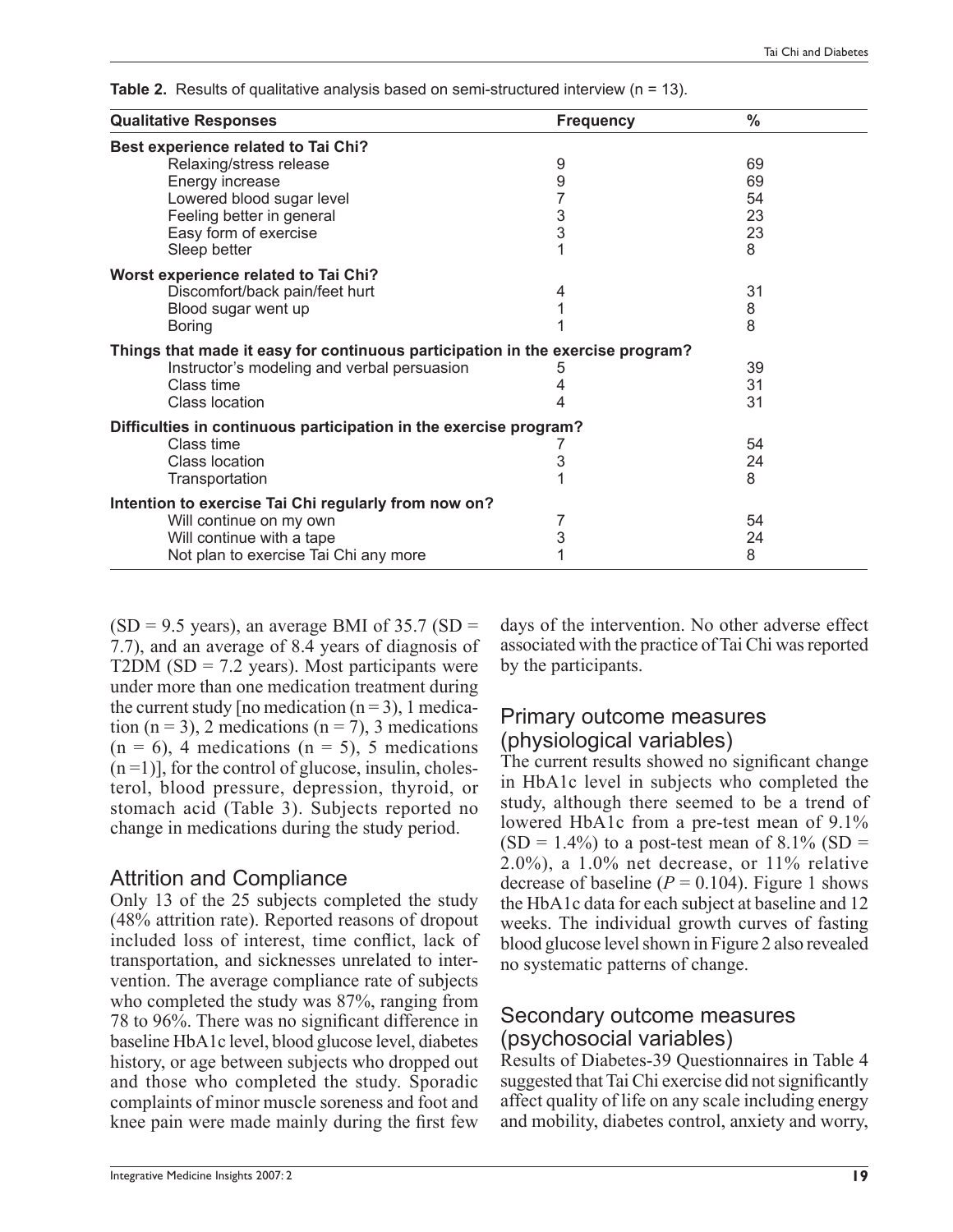

Figure 1. Effect of Tai Chi on HbA1c. Data of each subject at baseline (before) and 12 weeks (after) the Tai Chi intervention (n = 13).

social and peer burden, and sexual functioning. Similarly, no significant change in Exercise Self-Efficacy was observed (Table 4).

### Semi-structured interview outcomes

Analysis of subjects' qualitative response is exhibited in Table 2 which summarizes the proportion of each theme being mentioned by the 13 subjects interviewed. The qualitative analysis revealed best experience about Tai Chi exercise, including relaxing and stress release, energy increase, lowered blood sugar level based on daily glucose log at home, feeling better, easy form of exercise, and better sleep. The worst experience included



Figure 2. Effect of Tai Chi on fasting blood glucose. Data of individual subject at baseline (Wk 0), 3, 6, 9, and 12 weeks (n = 13).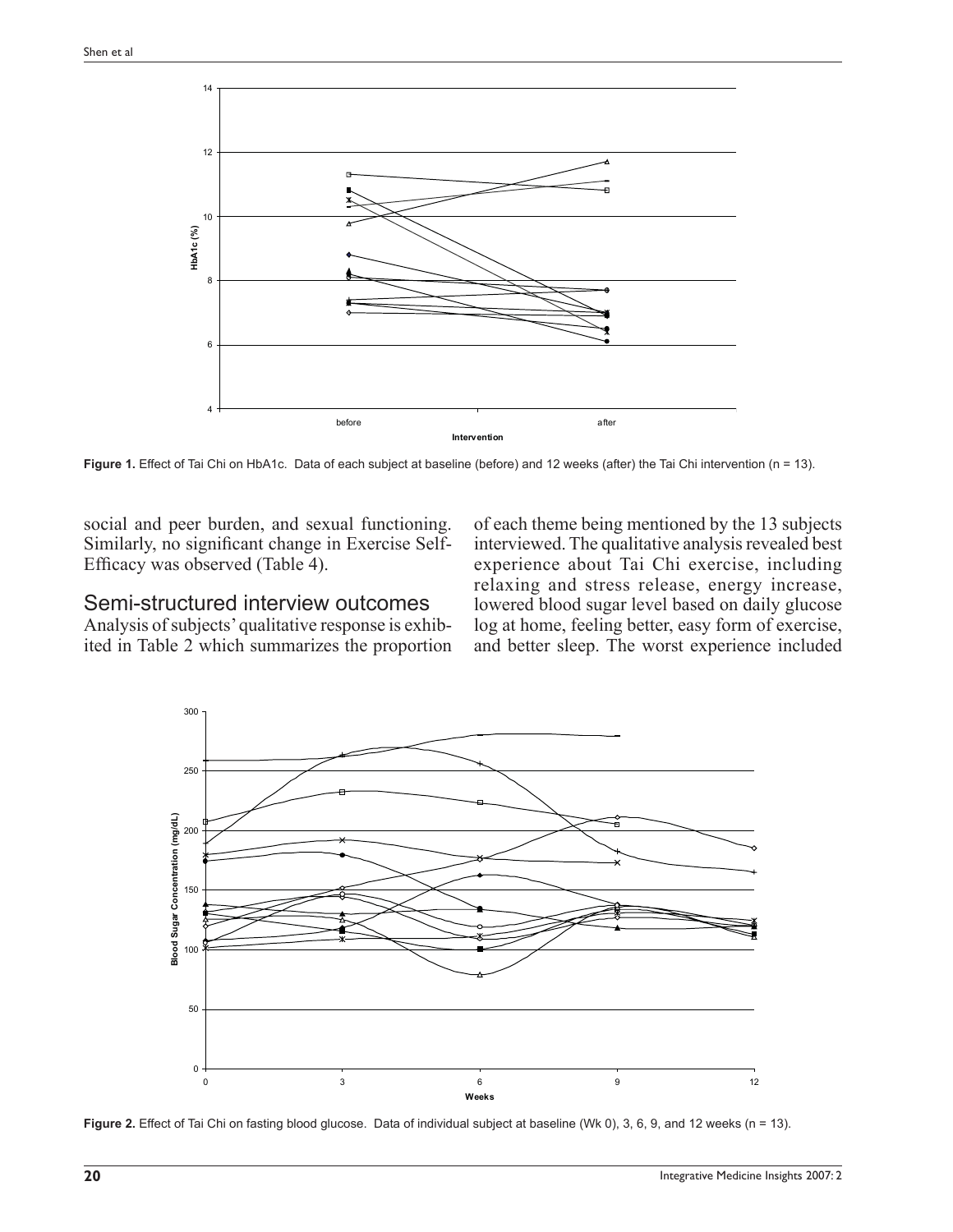**Table 3.** Baseline characteristics.

| <b>Characteristic</b>                                                                                                                                                                  | $n = 25$                                                                                     |
|----------------------------------------------------------------------------------------------------------------------------------------------------------------------------------------|----------------------------------------------------------------------------------------------|
| Age, years, mean ± SD                                                                                                                                                                  | $53.3 \pm 9.5$                                                                               |
| Sex, $n$ $%$                                                                                                                                                                           |                                                                                              |
| Male                                                                                                                                                                                   | 8(32%)                                                                                       |
| Female                                                                                                                                                                                 | 17 (68%)                                                                                     |
| <b>Weight, kg, mean <math>\pm</math> SD</b>                                                                                                                                            | $94.9 \pm 22.3$                                                                              |
| Height, $m$ , mean $\pm$ SD                                                                                                                                                            | $1.6 \pm 0.1$                                                                                |
| Body Mass Index (BMI), kg/m2, mean ± SD                                                                                                                                                | $35.7 \pm 7.7$                                                                               |
| Years diagnosed with Type 2 DM, yr, mean ± SD                                                                                                                                          | $8.4 \pm 7.2$                                                                                |
| <b>HbA1c, %, mean <math>\pm</math> SD</b>                                                                                                                                              | $8.13 \pm 1.91$                                                                              |
| <b>General health condition (self response)</b>                                                                                                                                        |                                                                                              |
| Satisfactory, n (%)<br>Good, n (%)<br>Not good, $n$ $%$ )<br>Don't know, n (%)                                                                                                         | 15 (60%)<br>6(24%)<br>3(12%)<br>$1(4\%)$                                                     |
| <b>Other medical history</b>                                                                                                                                                           |                                                                                              |
| Smoking<br>Hypertension<br>Coronary artery disease<br>Heart value surgery<br><b>Stroke</b><br>Heart bypass surgery<br>Allergies<br>Significant nerve damage or loss of feeling in feet | 4(16%)<br>3(12%)<br>2(8%)<br>$1(4\%)$<br>2(8%)<br>1(4%)<br>8(32%)<br>3(12%)                  |
| Medication, (n/total n) (%)                                                                                                                                                            |                                                                                              |
| Glucose<br>Insulin<br>Cholesterol<br>Blood pressure<br>Depression<br>Thyroid<br>Stomach acid                                                                                           | 22/25 (88%)<br>7/25 (28%)<br>10/25 (40%)<br>9/25(36%)<br>6/25(24%)<br>2/25(8%)<br>3/25 (12%) |

SD = standard deviation.

feeling discomfort, back pain and feet hurt, increased blood sugar level, and boring. The factors that made it easy for the subjects to continuously participate in Tai Chi exercise included instructor's modeling and verbal persuasion, class time, and class location, while the factors such as class time, class location, and transportation made it difficult. More than 80% of the subjects expressed willing to continue Tai Chi exercise regularly, either on their own or following a tape.

### **Discussion**

The present study showed that after 12 weeks of Tai Chi exercise, most (70%) subjects experienced 4.1%. Only 30% subjects exhibited an increase in HbA1c level, ranging from 0.2 to 1.9%. Although we did not observe a statistically significant difference, due to a small sample size and a large standard deviation, the average decrease of 1.0% in HbA1c level or 11% decrease relative to baseline was comparable with decreases 10–20% of baseline reported in the literature using different physical activity regimens (ADA, 2004). Such decrease was also considered clinically significant as 0.66% of reduction in HbA1c level as a result of exercise training would be expected to signifi cantly reduce the risk of diabetic complication in

a decrease in HbA1c level, ranging from 0.3% to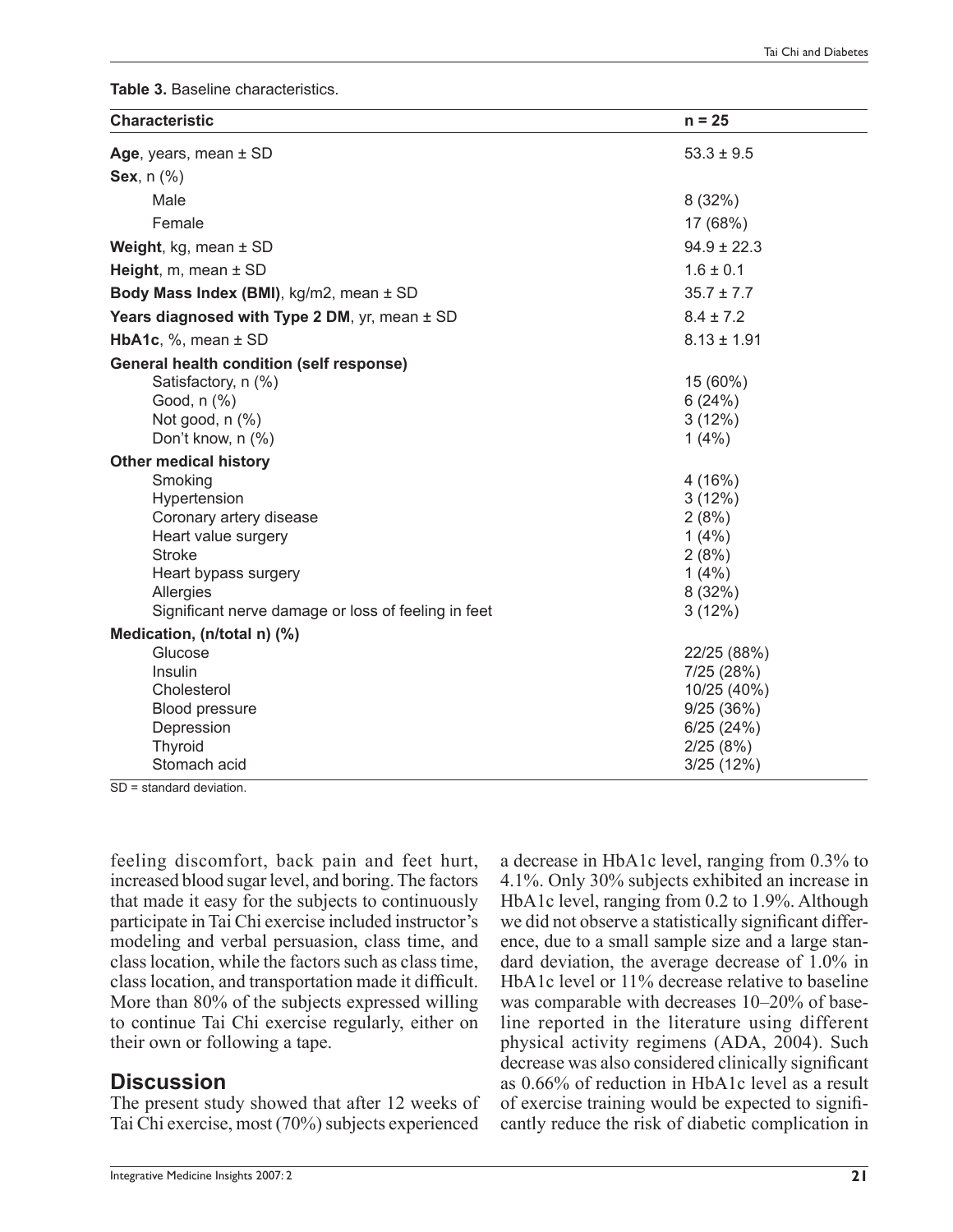| Table 4. Results of Diabetes-39 quality of life evaluation.* |  |  |  |
|--------------------------------------------------------------|--|--|--|
|--------------------------------------------------------------|--|--|--|

|                        | <b>Before</b>   | After           | $P$ -value <sup>†</sup> |
|------------------------|-----------------|-----------------|-------------------------|
|                        | <b>Tai Chi</b>  | <b>Tai Chi</b>  |                         |
| Energy and mobility    | $30.6 \pm 15.5$ | $30.8 \pm 15.9$ | 0.97                    |
| Diabetes control       | $44.0 \pm 25.3$ | $40.3 \pm 17.2$ | 0.56                    |
| Anxiety and worry      | $46.3 \pm 25.7$ | $40.1 \pm 26.3$ | 0.53                    |
| Social and peer burden | $33.2 \pm 27.2$ | $24.0 \pm 16.8$ | 0.27                    |
| Sexual function        | $20.0 \pm 18.0$ | $24.8 \pm 17.9$ | 0.45                    |

\*Values are expressed as the mean ± standard deviation (SD), *n* = 13. Score from 0 (least negative on quality of life) to 100 (maximum negative impact on quality of life).

† Data was analyzed by paired *t* test.

T2DM patients (Boulé et al. 2006). Future study with a large sample size is needed to confirm Tai Chi's effect on lowering HbA1c in T2DM with clinical significance.

During the course of the intervention, a number of subjects reported lower glucometer readings taken at home within two or three days immediately after each Tai Chi session, followed by a regression back to the original higher value before the next Tai Chi session. In the present study, subjects performed Tai Chi exercise twice a week, and there was a break of 3 or 4 days between exercise sessions. Such a long break of no exercise may reduce the response of insulin sensitivity owing to Tai Chi, and resulting in no change in blood sugar level. This is supported by Sato et al. (2003) that improved insulin sensitivity due to exercise decreased within 3 days after exercise and was no longer apparent after one week. Deen (2004) also reported that the impact of exercise on insulin sensitivity was evident for 24 to 48 hours and disappeared within three to five days. In the present study, the short-term change of blood sugar level right after Tai Chi training was apparently not reflected by the HbA1c or fasting blood glucose outcome measure. Beneficial effect of Tai Chi exercise might be better manifested through

practice at a higher frequency (every other day or even everyday), so that the benefits could be maintained until the next exercise, and this is worthy of investigating in a future study.

There are some limitations in this feasibility study. This study involved a small sample size and no control for comparison. The study was powered to detect a clinically meaningful decrease in HbA1c assuming an attrition rate of 30% over the 12-week study period. However, a 48% attrition rate significantly limited the potential to identify any possible effect of Tai Chi on glycemic control. The current results showed no significant change in HbA1c level of those completed study, although there seemed to be a trend of lowered HbA1c from pre-intervention mean to post-intervention mean. Drop-outs were not included in the above analysis. Cohen's d (effect size) of the test was 0.56. With this effect size, N of 13 yields a power of 0.44 for the paired t-test performed at  $\alpha$  = 0.05, two-tailed. The rather high attrition rate observed in this study might be due to the following reasons: (1) As part of the recruitment strategy, we advertised and offered each participant a free glucometer and test strips once they passed screening. Glucometer was in fact necessary for a subject to measure fasting blood glucose at home as an outcome measure. Some of the subjects might

|                                             | <b>Before</b>  | After          | $P$ -value <sup>†</sup> |
|---------------------------------------------|----------------|----------------|-------------------------|
|                                             | <b>Tai Chi</b> | <b>Tai Chi</b> |                         |
| I can manage to perform my Tai Chi exercise |                |                |                         |
| a even when I have worries and problems     | $3.2 \pm 0.6$  | $3.4 \pm 0.5$  | 0.48                    |
| b.  even if I feel depressed                | $3.3 \pm 0.6$  | $3.4 \pm 0.5$  | 0.73                    |
| c.  even when I feel tense                  | $3.4 \pm 0.5$  | $3.5 \pm 0.5$  | 0.70                    |
| d even when I am tired                      | $3.2 \pm 0.5$  | $3.3 \pm 0.5$  | 0.45                    |
| e even when I am busy                       | $3.2 \pm 0.6$  | $3.2 \pm 0.6$  | 1.00                    |

**Table 5.** Results of self-efficacy evaluation.\*

\*Values are expressed as the mean ± standard deviation (SD), n = 13. Score from 1 (very unsure) to 4 (very sure). † Data was analyzed by paired *t* test.